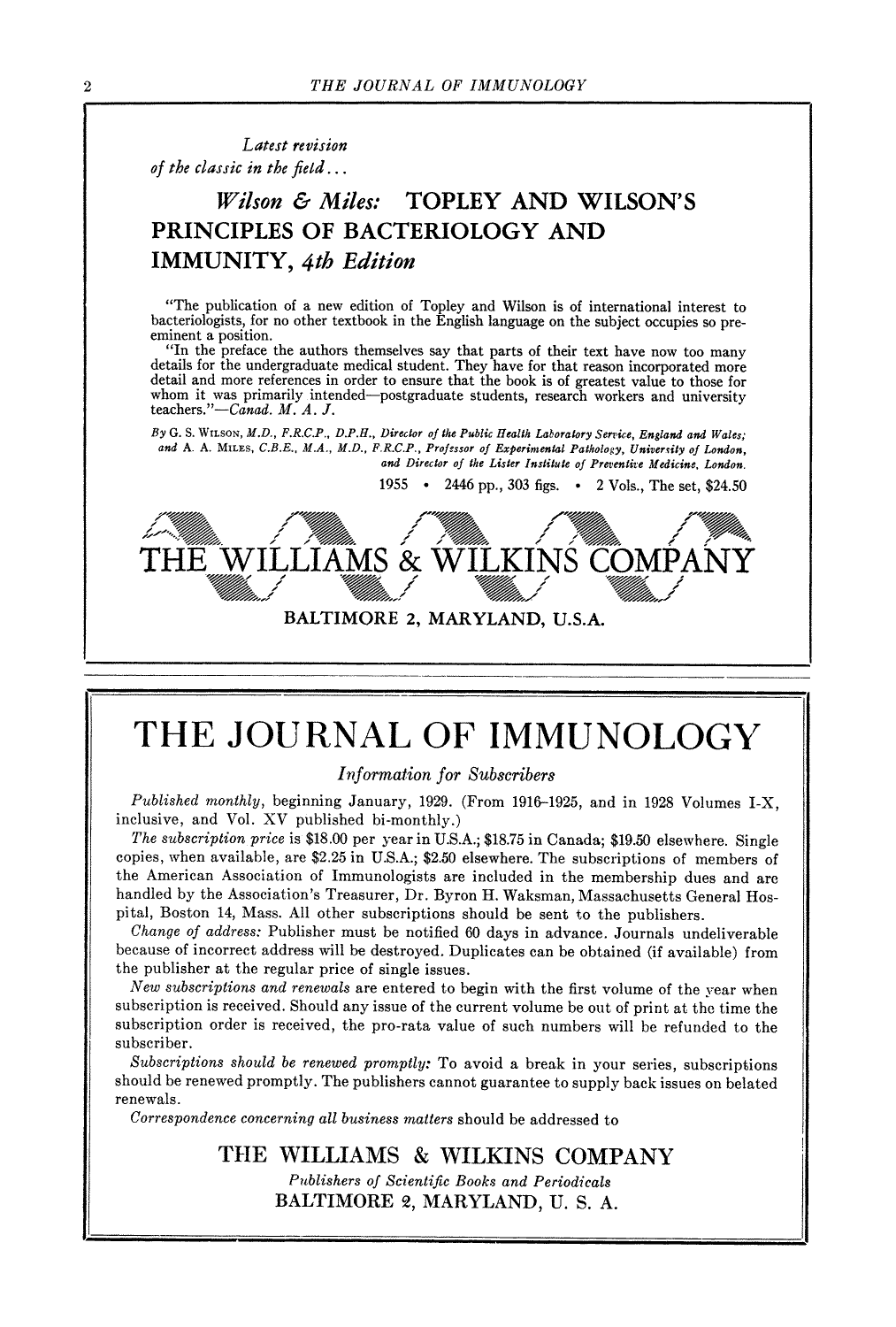$to$  *diagnosis* ...

## *Davey: Blacklock* and Southwell's GUIDE TO **HUMAN PARASITOLOGY** *<u>Gth</u>* ed.

Intended for the practitioner who from time to time must make a diagnosis in diseases caused by animal parasites. Particularly helpful for those whose laboratory facilities are  $l$ imited.  $\ddots$  completely revised for the 1958 edition and very informative. The book has one hundred and nineteen illustrations, and some of them are most unusual. When general practitioners take a post-graduate course in human parasitology they usually become so overwhelmed by the abundance of new names and details that they fail to grasp the knowledge in sheer self defense. The reason for this book is to show the general practitioner in a<br>rather unorthodox but, nevertheless, far more ather unormous but, heverthered, at more  $\sum_{i=1}^{n}$  $known.''$ -Gen. Pract.

CONTENTS-General considerations. The microscope. Examination of material. Parasitology. Group spirochaetacea. Protozoology.<br>Class I. Rhizopoda. Class II. Mastigophora. Class III. Sporozoa. Class IV. Ciliata. Phylum platyhelminthes. Class I. Cestoidea. Examination of material. Order pseudophyllidea. Order cyclophyllidea. Class II. Trematoda. Order prostomata Superfamilies opisthorchoidea. asciodea troglotrematoidea. Phylum nemathelminthes. Class nematoda. Superfamilies ascaridoidea, oxyuroidea, rhabditoidea, trichirelloidea, strongvloidea. Superfamily filarihelminthes. Comparison is considered to the contract of the superface of  $\mathcal{L}$ 

Revised by T. H. DAVEY,  $O.B.E., M.D., D.T.M.,$ Professor of Tropical Hygiene, Liverpool School of Tropical Medicine, the University of Liverpool **REVISED BY A PARTICULAR PROPERTY** 





### **NEW ROCKLAND LABORATORY PRIMATE DIET**



new **star shape** 

#### **A** "New Star" in Primate **Nutrition…feeding economy...**<br>palatability...processandshape p<del>endid entry in processed individual</del>

**parameters** during the process of their acclimation on ships that  $\frac{1}{2}$ **Institute is a state of the process and become secondly during this initial period,** especially during this initial period, becomes a challenge for the investigator.

To meet this challenge and insure ready<br>response at feeding time, Staley research has<br>developed NEW ROCKLAND Laboratory.<br>Pimate Diet—a highly



 $palatable,$  nutritionally<br>complete formulation. No supplementation of fruits<br>and vegetables as sources<br>of Vitamin C is necessary when fed within the dating period indicated on

the tag affixed to the bag.<br>Another *extremely valuable* advantage incororated into this product is its shape. Best<br>described as STAR SHAPE, its measurements<br>between points are 2 inches—with a length of<br> $\frac{1}{2}$  inches and a thickness of  $\frac{3}{4}$  inch.<br>After considerable feed testing and res

Frict considerable leed testing and research,<br>the new star shape was selected over several<br>options of Rockland Laboratory Primate Diet Fried the **heating and research**, the *new starts* over the *new starts* over the *n*ew star shape with *greater* as food will not fall through the cage floor.<br>Phone your Rockland Dealer today for trial

**sample and information, or write: A. E. Staley Mfg. Co., Rockland Diets, Decatur, Ill. Other Rockland Diets include:** 

riner Rockland Diets include:<br>RAT DIET (complete) • DOG DIET • RAT DIE<mark>T</mark><br>D-Free) • GUINEA PIG DIET • MOUSE DIET • *Other Rockland Diets include:* 

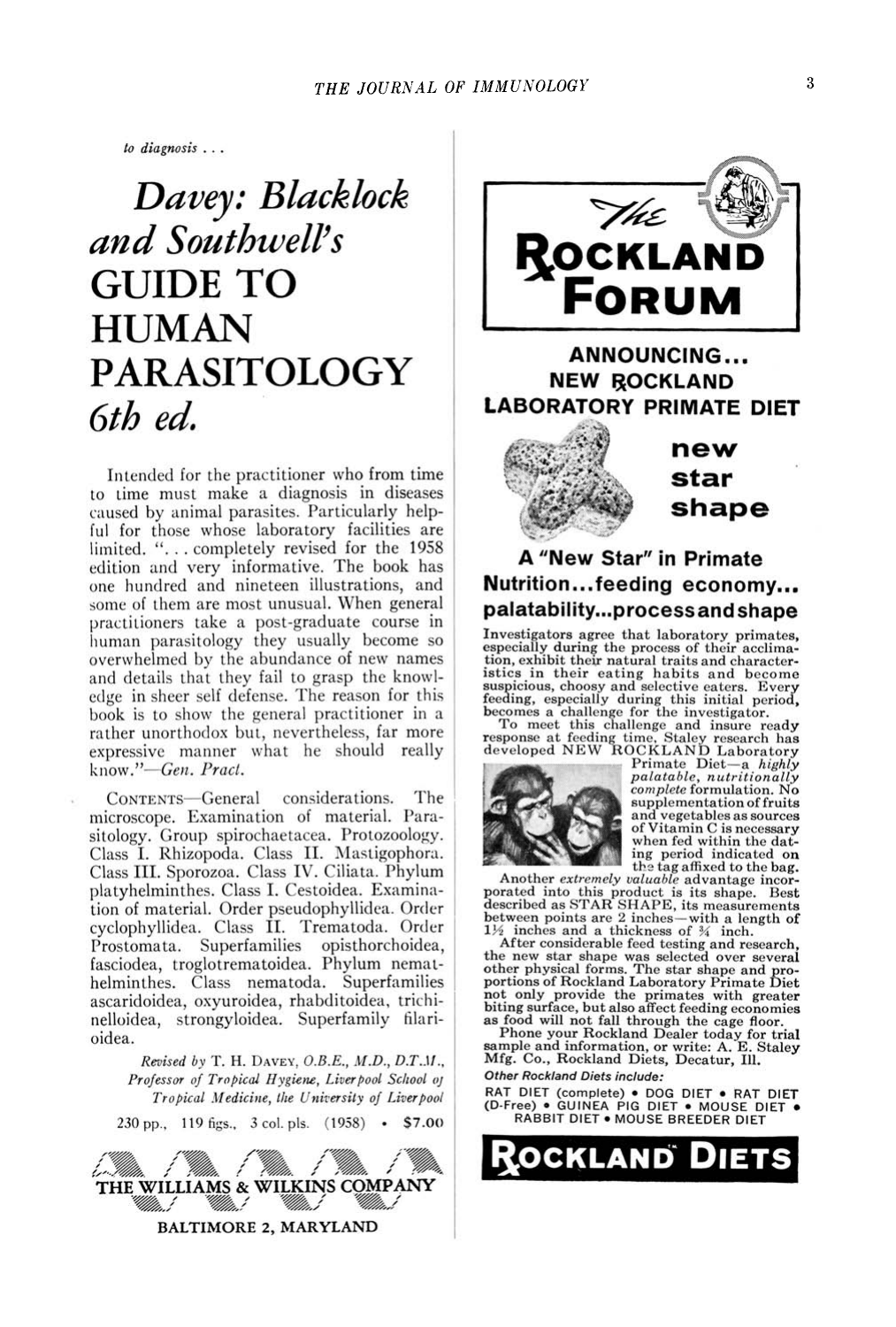$Two$  books for the *General Practitioner . . .* 

#### *Parish & Cannon:* **ANTISERA, TOXOIDS, VACCINES AND TUBERCULINS IN PRO-PHYLAXIS AND TREATMENT,** *5th edition*

"This book was first published in 1948 in order 'to present in convenient form the essential principles of immunology and their practical application in human medicine.' In successive editions it has served not only as a guide to inoculations... but also as a work of reference for practitioners and senior students who have insufficient time to consult larger works. Its primary appeal is to the general physician or public health worker rather than to the specialist. . . . "Revision has been drastic throughout. . . . Both authors were privileged to serve on the editorial committee responsible for the *Proceedings of the Wellcome Symposium on 'Immunization in Childhood'* held in London last year. (See below.) Perhaps this new edition should be read in conjunction with these *Proceedings,* which amplify it and serve to show why it behooves children (and adults) to have the full programme of injections advised by the clinic or family *doctor."--Preface* 

*By* H. J. PARISH, *Clinical Research Director, Wellcome Foundation, Ltd.; formerly Bacteriologist, Wellcome Research Laboratories; and* D. A. C4NNON, *Medical Adviser, Wellcome Research Laboratories, Beckenham*, *Kent; formerly Chief Pathologist, Federal Medical Department, Nigeria* 

1960 • 296 pp., 56 figs. (30 col.) • \$8.50

#### **PROCEEDINGS OF A SYMPOSIUM ON IMMUNIZATION IN CHILDHOOD,**  *London, 1959*

Edited by D. A. CANNON, W. C. COCKBURN, D. G. EVANS, and H. J. PARISH

1960 • 140 pp. 5 figs., paper covers • \$4.25

| Publishers of Medical and Scientific Books and Periodicals | SHOP BY MAIL                                                                                   |  |
|------------------------------------------------------------|------------------------------------------------------------------------------------------------|--|
|                                                            | THE WILLIAMS AND WILKINS COMPANY<br>Baltimore 2, Md.<br>Please send the following on approval: |  |
| <b>WILLIAMS</b>                                            | Name.<br>(Please print)<br>Address.                                                            |  |
| & WILKINS                                                  | <b>State</b><br>Zone.<br>City.                                                                 |  |
| <b>COMPANY</b>                                             | Bill me.<br>Payment enclosed.<br>п                                                             |  |
| <b>BALTIMORE 2, MD.</b>                                    | Shopping by mail is an easy, time-saving way to<br>select books for your personal library.     |  |
|                                                            |                                                                                                |  |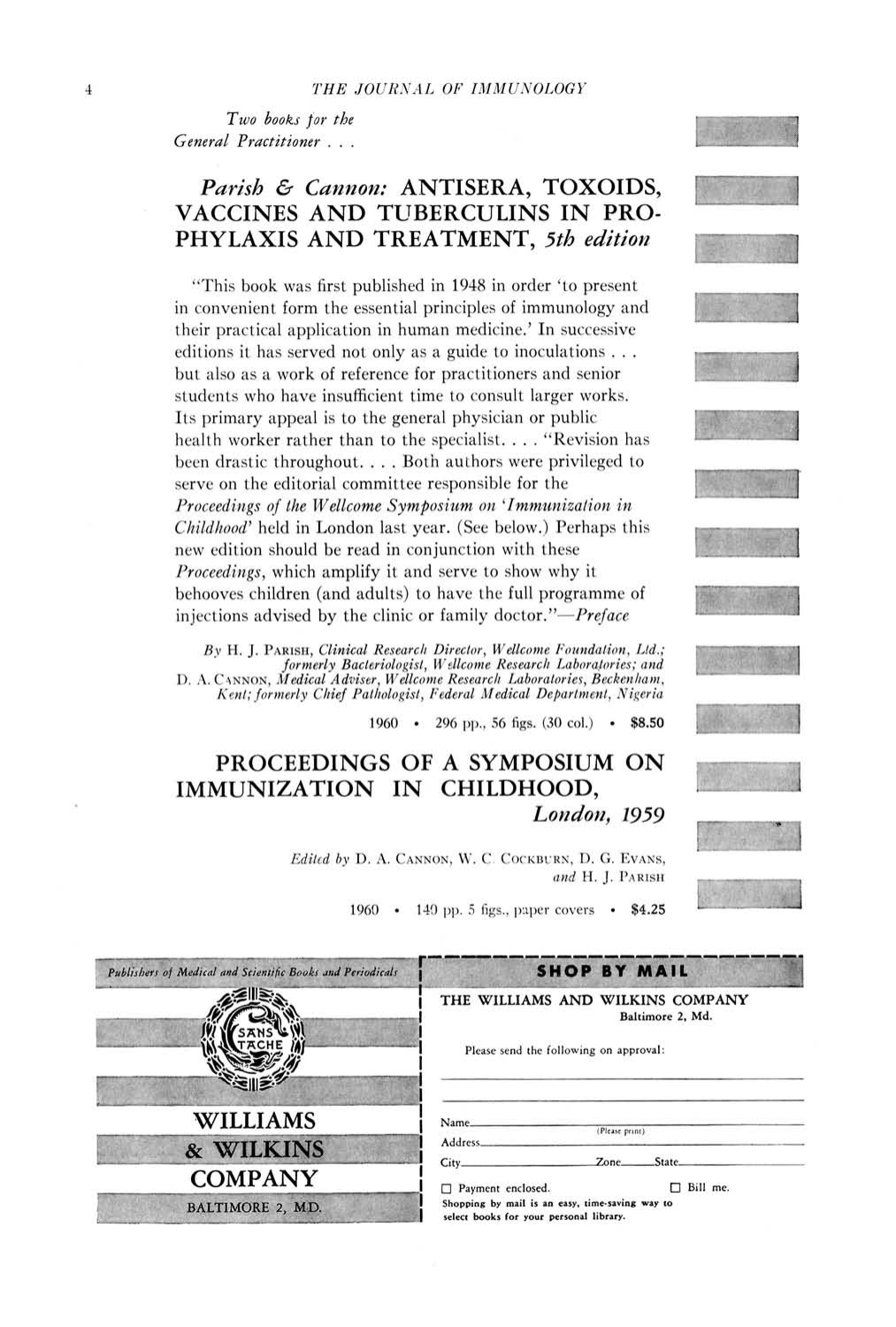an entirely new concept—simple as  $1-2-3$ 

CulturSTAT Reagents are supplied in two 100 ml bottles, with a sterile, disposable Vacutainer needle. Bottle 1 contains desiccated perishable reagents of the culture media. Bottle 2 contains a balanced salt solution. CulturSTAT Reagents have long shelf life at normal room temperatures.

**"** ~- ~'~ **MEDIUM IgY** 

 $\sim$ 

CAPPEL<sub>-1</sub>

CulturS

**CulturST** CARPEL **EDIUM IF** 

**Crest** 

**Complete Tissue Cultures**  *at 7.4* 

**ready to use in seconds** 

To restore the desiccated material, insert the short end of the Vacutainer needle through the seal of Bottle 2 and the long end through the seal of Bottle-1. Vacuum automatically transfers the salt solution aseptically in seconds.

CulturSTA1 **CAPPEL** EDIUM 199 ANKS BARE

 $\mathcal{L}$  is the set of  $\mathcal{L}$ 

**INNAKE BYF BI WAIGEN** CVbbEr **TATZIUTIUS** 

**I** 

**I** 

**I** 

**I** 

**I** 

# $CulturSTA$

This product, originated by Cappel Laboratories, eliminates entirely the time and effort required to obtain and pipette individual ingredients of a tissue culture medium and to adjust to the proper pH. The possibility of pipetting errors is eliminated and uniformity is assured by standardization. *Ask your dealer for CulturSTAT Tissue Culture Reagents today.* 

Withdraw the needle and the complete, sterile tissue culture, at 7.4  $pH + 0.2$ , is ready for use in seconds.

CulturSTA<sup>1</sup> **CAPPEL** EDIUM 19 HANKS BABE)

Cappe], CulturSTAT **and Vacutainer are** trademarks



*Q Cappel Laboratories* 

**NTS • DIAGNOSTIC REAGENTS** *West Chester, Pennsylvania* 

DIVISION OF B-D LABORATORIES, INC. IN CANADA, Dector, Dictionary St. Co. Canada, Ltd Rector Dickinson B. Co S. A.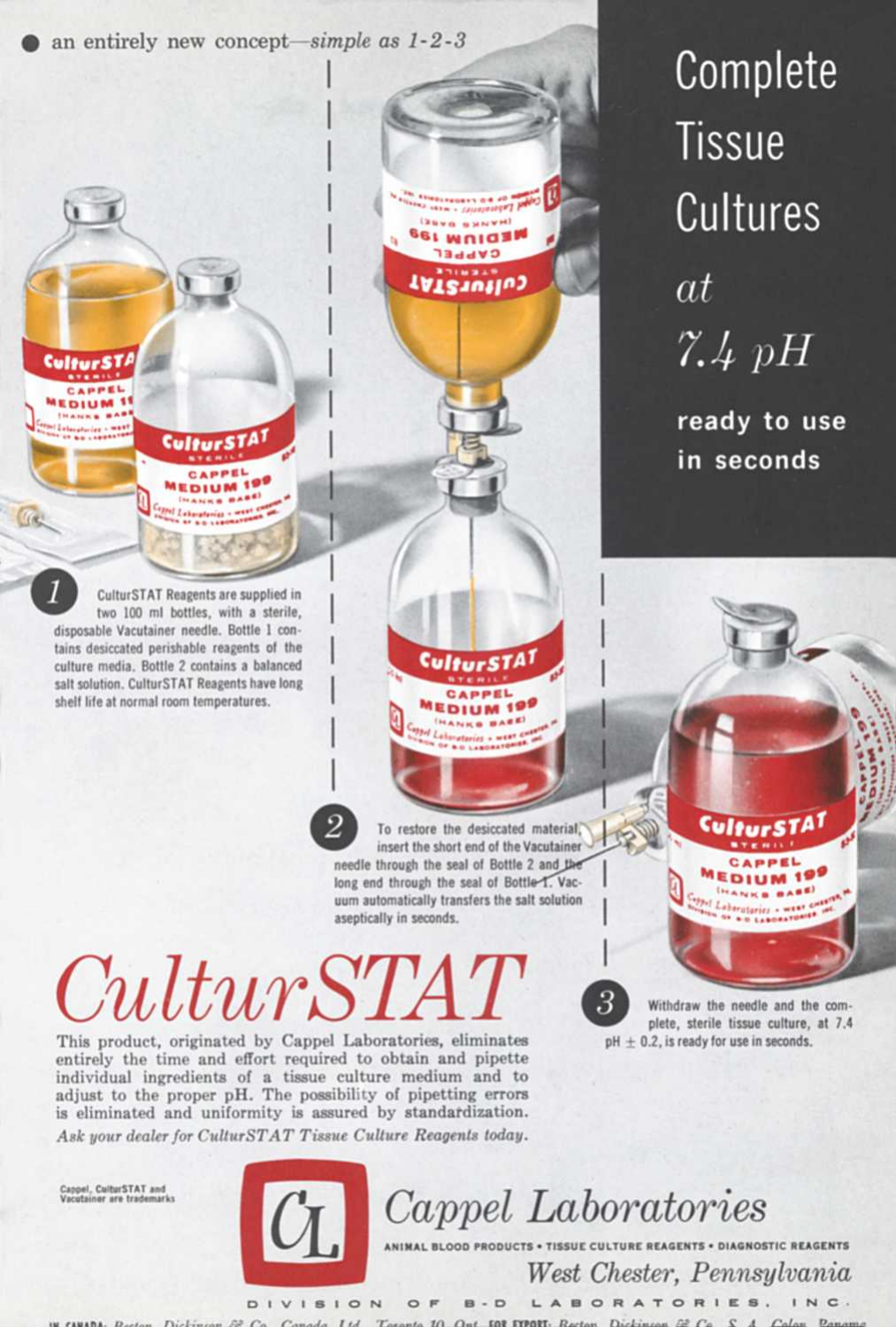## *For Reliability in*

# **Tissue Culture Reagents**

# *depend On*

**STERILE ANIMAL SERA**  Plasma and Embryonic Extracts

**CHEMICALLY DEFINED REAGENTS**  (Stock and 10X Stock) Maintenance, Balanced Salt and Special Solutions

*Cappel* 

**TISSUE CELL CULTURES**  Serially Propagated and Primary Cultures

CulturSTAT A new, time-saving concept in prepared tissue culture reagents

**P** repared with rigid adherence to original formulae, and standardized, Cappel Tissue Culture Reagents provide properties which assure stability and full control of laboratory techniques. Their increasing use by leading laboratories is evidence of product quality, superior value and service.

Speeify, through your distributor, drop shipment of fresh Cappel Tissue Culture Reagents from regular production schedules.



*~ Cappel Laboratories* 

ANIMAL BLOOD PRODUCTS • TISSUE CULTURE REAGENTS • DIAGNOSTIC REAGENTS

*West Chester, Pennsylvania* 

D I V I S I O N O F B - D L A B O R A T O R I E S. IN C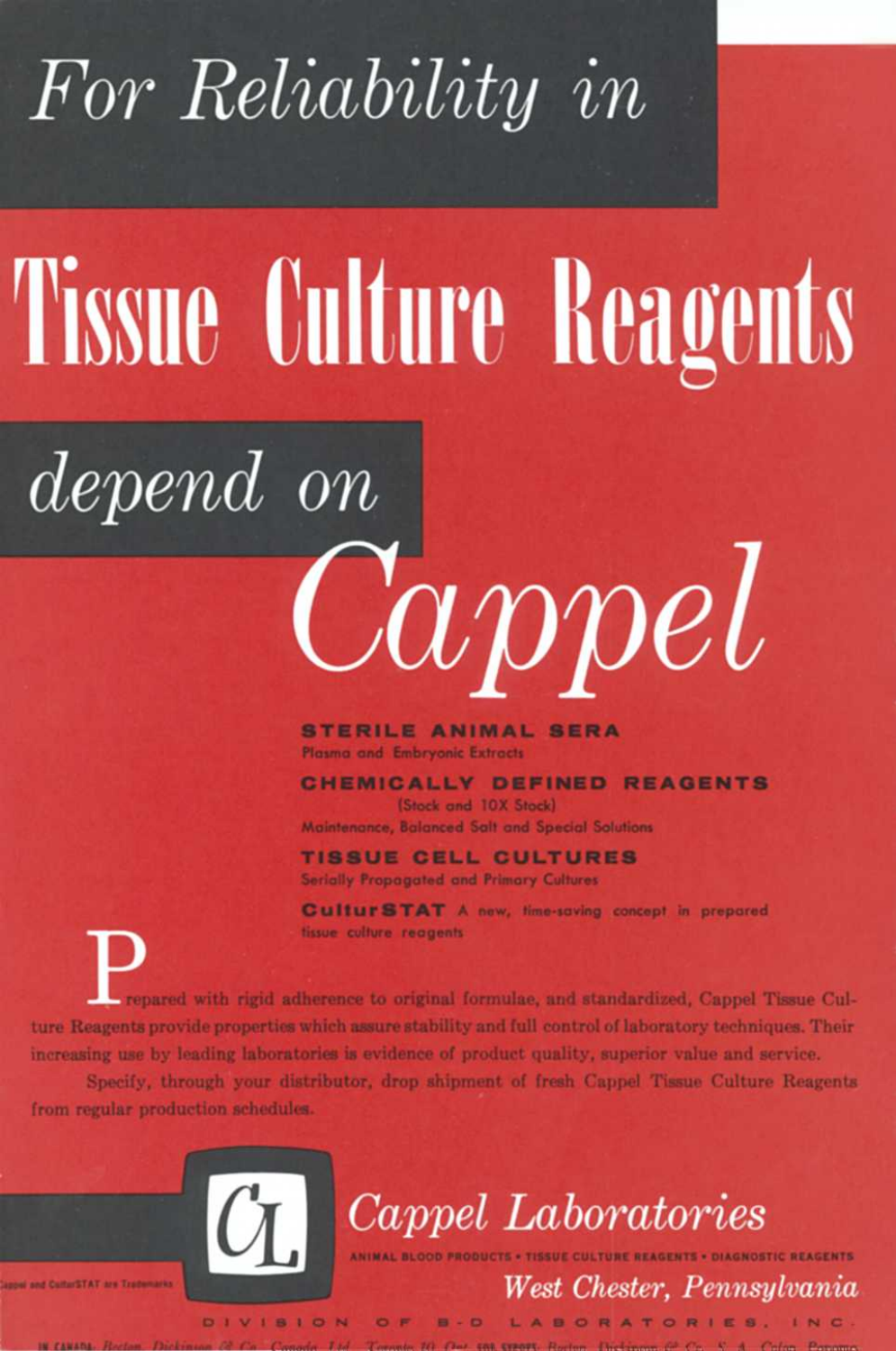

**A New** 



*FOR THE* 

**Immunologist** 

**Microbiologist** 

**Therapist** 

**Allergist** 

Highly purified controlled polymer length

**4% sodium alginate aqueous solution** 

*(after Scherr)* 

**COLAB LABORATORIES, INC. Chicago Heights, Illinois, U.S.A.** 



Now, from a special new plant in Peoria, Illinois,<br>Allied Mills gives you the ultimate in Laboratory Animal Diets. This plant was built especially for precision manufacturing of Wayne Laboratory Animal Diets. There is no chance of contamination from other milling operations, something that is extremely important to long-term scientific projects. And quality control procedures are more efficient in this highly specialized plant. When investigators and commercial breeders specify Wayne Animal Laboratory Diets, they know that the formulation and manufacturing will be uniform from batch to batch . . . from year to year.

> These are the quality tested Wayne Laboratory Animal Diets: Wayne Lab-Blox (for mice, rats, hamsters). Wayne Mouse Breeder Blox.<br>Wayne Guinea Pig Diet. Wayne Rabbit Ration. Wayne Dog Food.

> > **ALLIED MILLS, INC.**

"One of the world's oldest and largest exclusive manufacturers of poultry and animal diets" 110 N. WACKER DRIVE . CHICAGO 6, ILLINOIS Laboratory Animal Diets Division